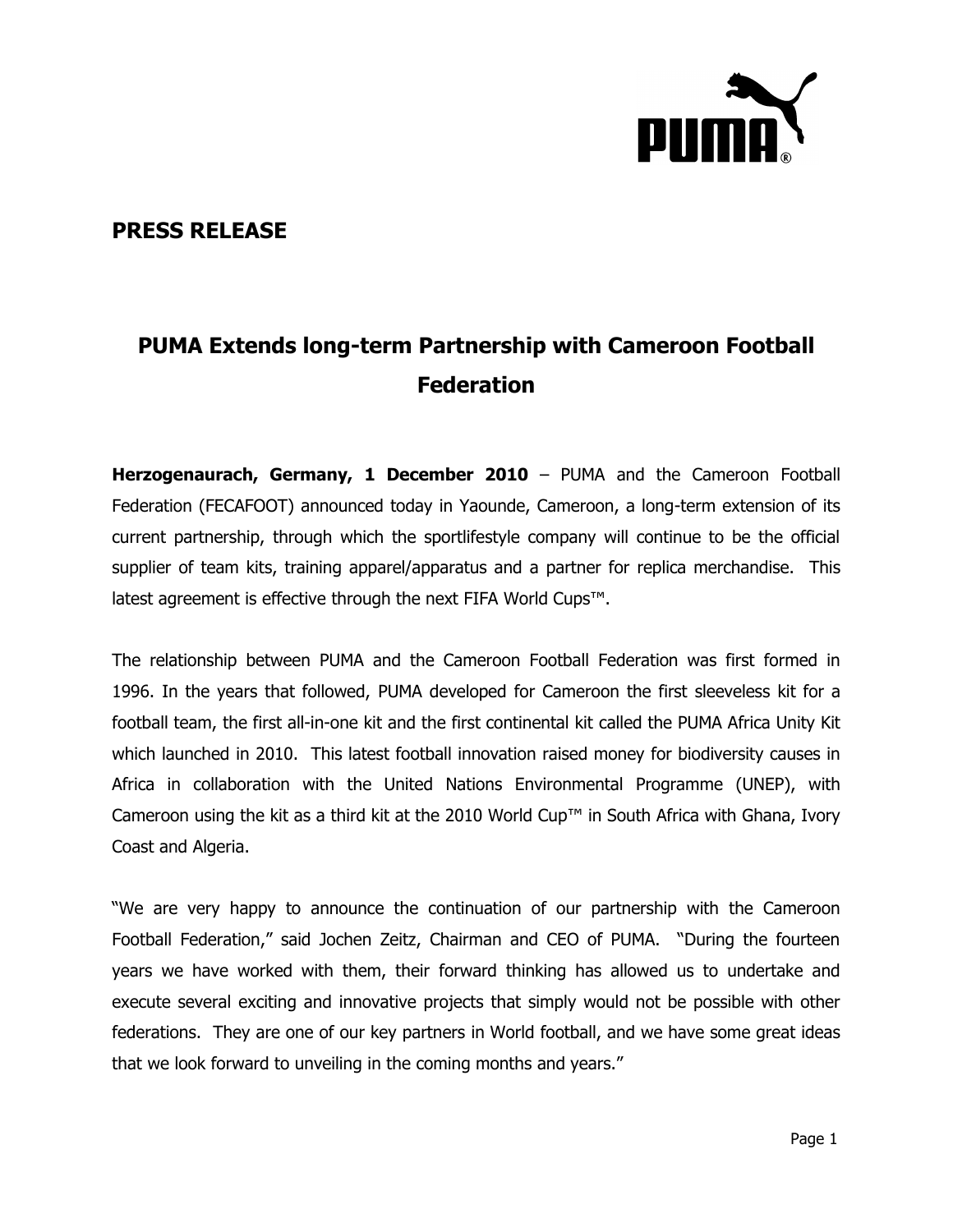"PUMA is a key partner for us, and when the previous agreement concluded there was never any question that we wouldn't re-sign with them," said Iya Mohammed, President of the Cameroon Football Federation. "PUMA understands implicitly what we want to achieve, and it is a privilege to work with a company with the same values and ambition. We look forward to working with them for many years to follow."

In addition to the Cameroon national team sponsorship, PUMA also sponsors individual Cameroon players including captain and record goalscorer striker Samuel Eto'o, Benoit Assou-Ekotto, Stephane Mbia, Landry Nguemo and Mohammadou Idrissou.

In keeping with PUMA's mission to be the most sustainable sportslifestyle brand, the Cameroon Football Federation will take a carbon neutral stance for the entirety of the partnership. Using UNEP's carbon neutral standard, PUMA and the Cameroon Football Federation will offset the carbon footprint of the Federation through the next FIFA World Cups™.

PUMA's commitment to Africa extends beyond team and player partnerships, as well. PUMA will continue to support a number of grass roots initiatives across the continent. Coinciding with this announcement, 10,000 durable footballs were delivered to Africa following a joint pledge in collaboration with Intersport® earlier this year, a third of which will go to football projects in Cameroon. PUMA was also the official sponsor and fanwear supplier of the 2010 African Cup of Nations in Angola.

For more information about PUMA Football, please visit [www.pumafootball.com](http://www.pumafootball.com/).

## **Media Contact:**

Ulf Santjer - Corporate Communications - PUMA AG – +49 9132 81 2489 – Mobil: +49 170 5658 228 [ulf.santjer@puma.com](../../../../../Press%20Release%20Templates/ulf.santjer@puma.com)

## **PUMA**

PUMA is one of the world's leading Sportlifestyle companies that designs and develops footwear, apparel and accessories. It is committed to working in ways that contribute to the world by supporting Creativity, SAFE Sustainability and Peace, and by staying true to the principles of being Fair, Honest, Positive and Creative in decisions made and actions taken. PUMA starts in Sport and ends in Fashion. Its Sport Performance and Lifestyle labels include categories such as Football, Running, Motorsports, Golf and Sailing. Sport Fashion features collaborations with renowned designer labels such as Alexander McQueen, Mihara Yasuhiro and Sergio Rossi. The PUMA Group owns the brands PUMA, Cobra Golf and Tretorn. The company, which was founded in 1948,